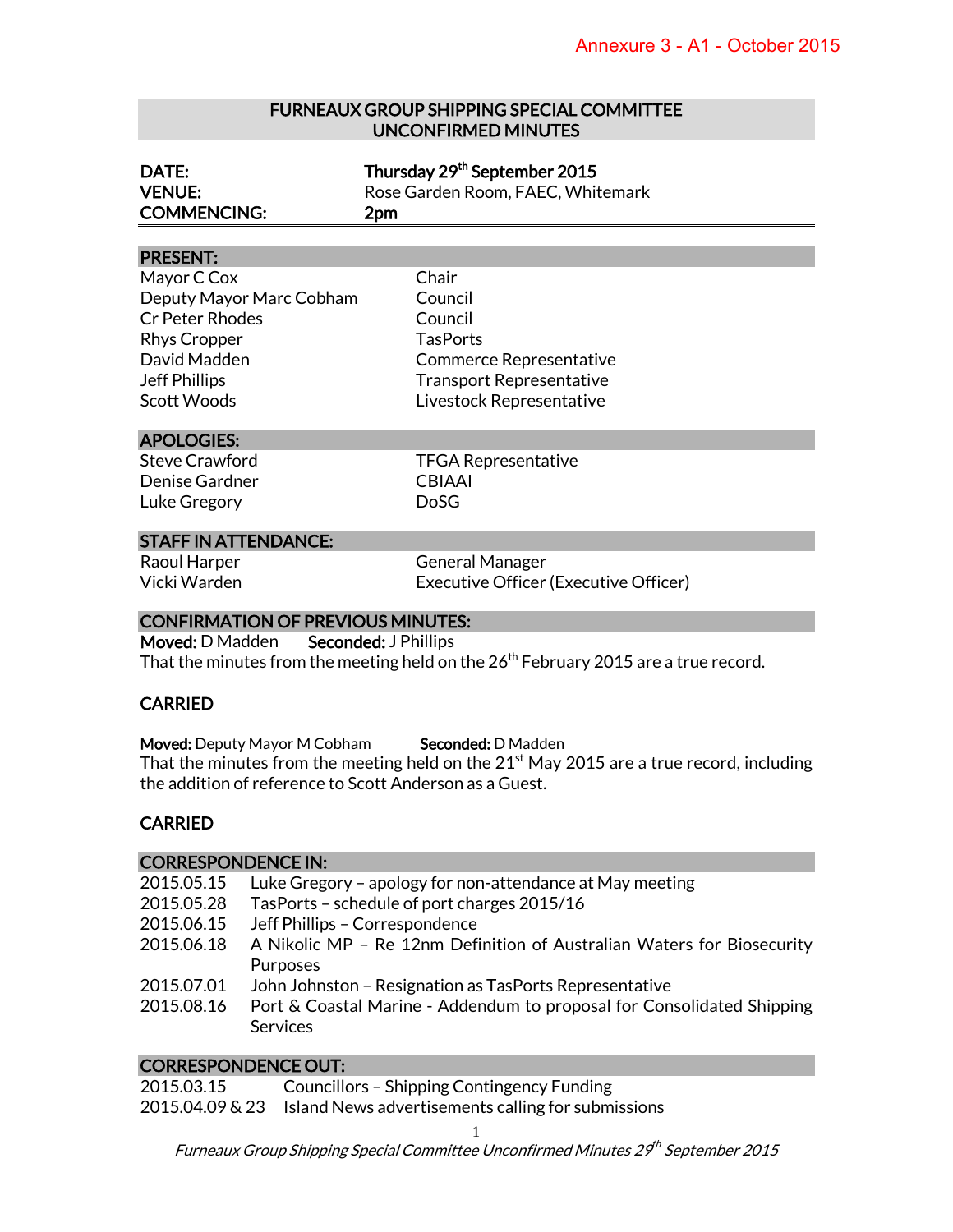| 2015.05.15 | Committee Members - Notification of meeting |  |
|------------|---------------------------------------------|--|
|            |                                             |  |

- 2015.06.15 A Nikolic Re Commonwealth Biosecurity Bill alert
- 2015.06.18 Committee Members TasPorts Presentation
- 2015.08.03 Committee Members Port & Coastal Marine update

Moved: Deputy Mayor M Cobham Seconded: S Woods That the correspondence in and out be noted.

# CARRIED

## AGENDA ITEMS

## Item 1 Welcome to New Committee Members

The meeting welcomed and noted Rhys Cropper (Tasports) and Luke Gregory (DoSG) (in absentia) and thanked the previous representatives John Johnston and Tessa Bird respectively.

### Item 2 Submissions

The meeting noted that the request for submissions was advertised in the  $9<sup>th</sup>$  and 23<sup>rd</sup> April 2015 editions of Island News and no submissions were received.

## Item 3 Issues Raised by Jeff Phillips

- 1. Notification of meeting Unfortunately due to some staff being on holiday hard copies of emails sent to Committee members were not forwarded to Jeff as is the normal practice. Jeff has been given a personal apology and the system that was in place to alert senders of emails to the Shipping Committee that Jeff is to be sent hard copies has been amended to work for all staff, the Mayor and General Manager.
- 2. Jeff is correct in that the Terms of Reference require a Quorum of 6 and only 4 members were present. The reason for the meeting was as an information session for TasPorts to disseminate information on Ports Charges. The only decision made was to accept minutes and those minutes have been put to this meeting also for acceptance.
- 3. Addition of Scott to Guest List should be moved with ratification of minutes at this meeting.
- 4. The reason for the meeting was as an information session for TasPorts to disseminate information on Ports Charges. Other items mentioned have been added to this Agenda.
- 5. As for 4.
- 6. As for 4.
- 7. As for 4.

### Item 4 Terms of Reference

A process needs to be put in place to undertake a review of the Terms of Reference and the Chair suggested that a subcommittee be developed.

### Moved: Cr P Rhodes Seconded: Deputy Mayor Marc Cobham

That a short term sub-committee be formed consisting of Mayor Carol Cox, Cr P Rhodes and Dave Madden to review the Terms of Reference and bring recommended changes back to the next meeting of the committee.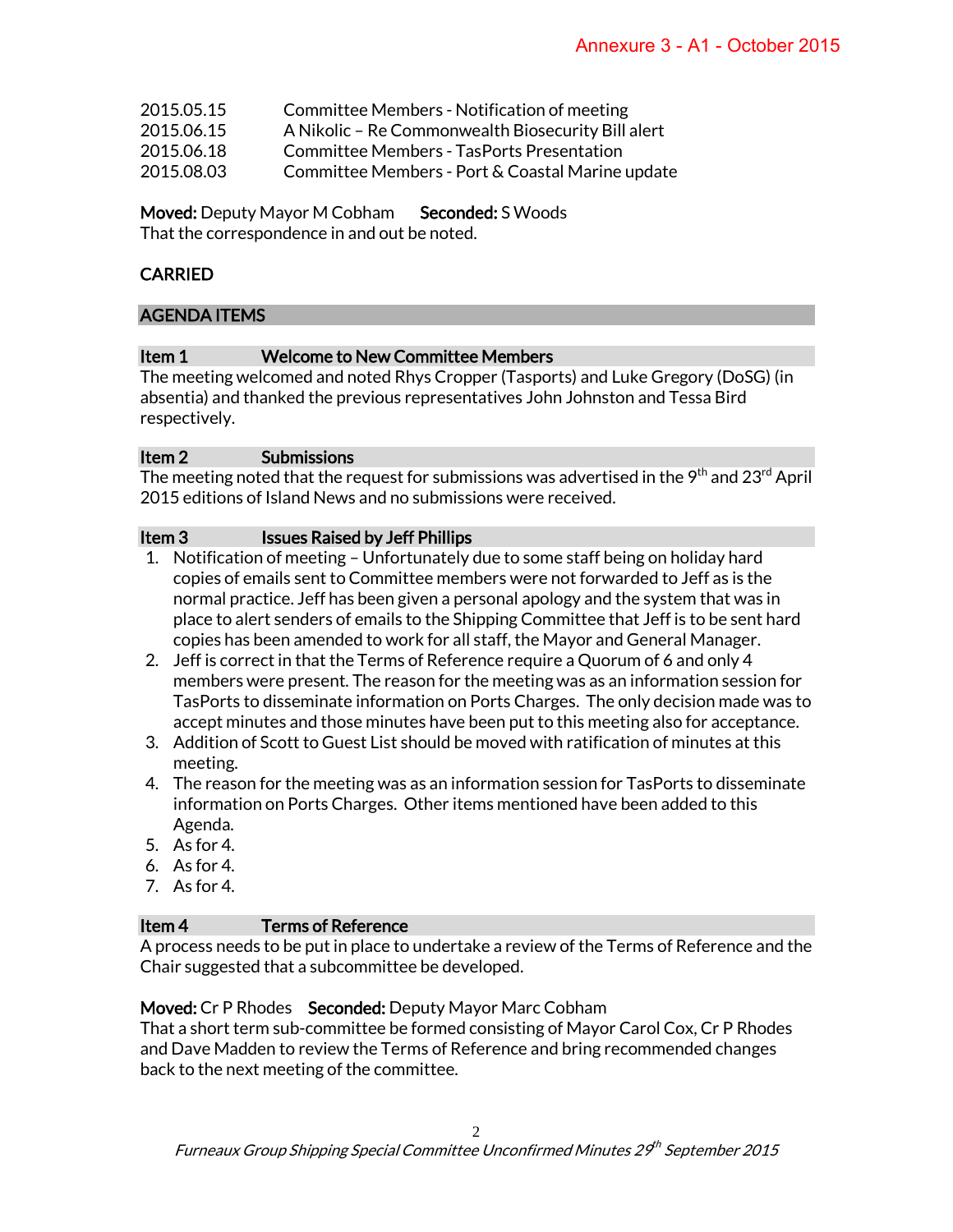## Item 5 Contingency Funding

2014 Contingency Funding was allocated to TasPorts for paving in the Lady Barron Port area. A program of works was agreed at the time and a considerable amount of work has been completed. Council awaits an invoice from TasPorts for the completed works as per the agreed schedule.

## ACTION: R Cropper to liaise with R Harper regarding outstanding invoices.

## Item 6 Update from TasPorts - re operations at the Lady Barron Port

R Cropper provided an update on operations at the Port:

When Mike Wickham left TasPorts, Craig Bull took over as an interim manager. Brendan Meagher is now assistant operations supervisor and reports to Craig Bull on King Island. Garth Smith reports to Brendan Meagher. When John Johnston left TasPorts, Rhys Cropper took over responsibility for security and operations on the islands.

Current projects being undertaken at the Port are drainage works; paving near the transit shed and bounded area; new work on slipway and security fence. A new 3.5 tonne fork truck has been purchased for the yard.

### Discussion ensued:

Permission was received to get gate access passes for a number of truck drivers however the application was withdrawn by TasPorts. Some drivers still need access passes. Could TasPorts please work on their relationship with the shipping company?

R Cropper has had recent conversations with Qube to try to understand how the operation of the wharf works.

The beginning of November is the renewal date for the agreement between Qube, Furneaux Freight and TasPorts. Continuity of service is vital.

There is no black water disposal system on the island and animal effluent from the Port is currently being collected in a tank and broadcast onto paddocks. Is TasPorts comfortable with that amount of effluent being broadcast and that it will have no environmental health impacts in the short or long term? Council seeks to develop a black water disposal system but it is costly. As effluent disposal is a potential risk for TasPorts, an opportunity exists for Council and the State Government to work together to find an acceptable solution.

### **ACTION:** R Cropper to seek advice from their environmental expert and provide the General Manager with a response.

The new ladders in the port are difficult to move around on un-paved surfaces. Will the required area be concreted? Could TasPorts please talk to the transport industry before making decisions and purchasing such aids that are ineffective? TasPorts is trying to put infrastructure in place that suits the trailers currently on island.

### Item 7 Note Port & Coastal Statement of Intentions

The meeting noted that a public document has been distributed throughout the community at the request of Port & Coastal directors including distribution to committee members.